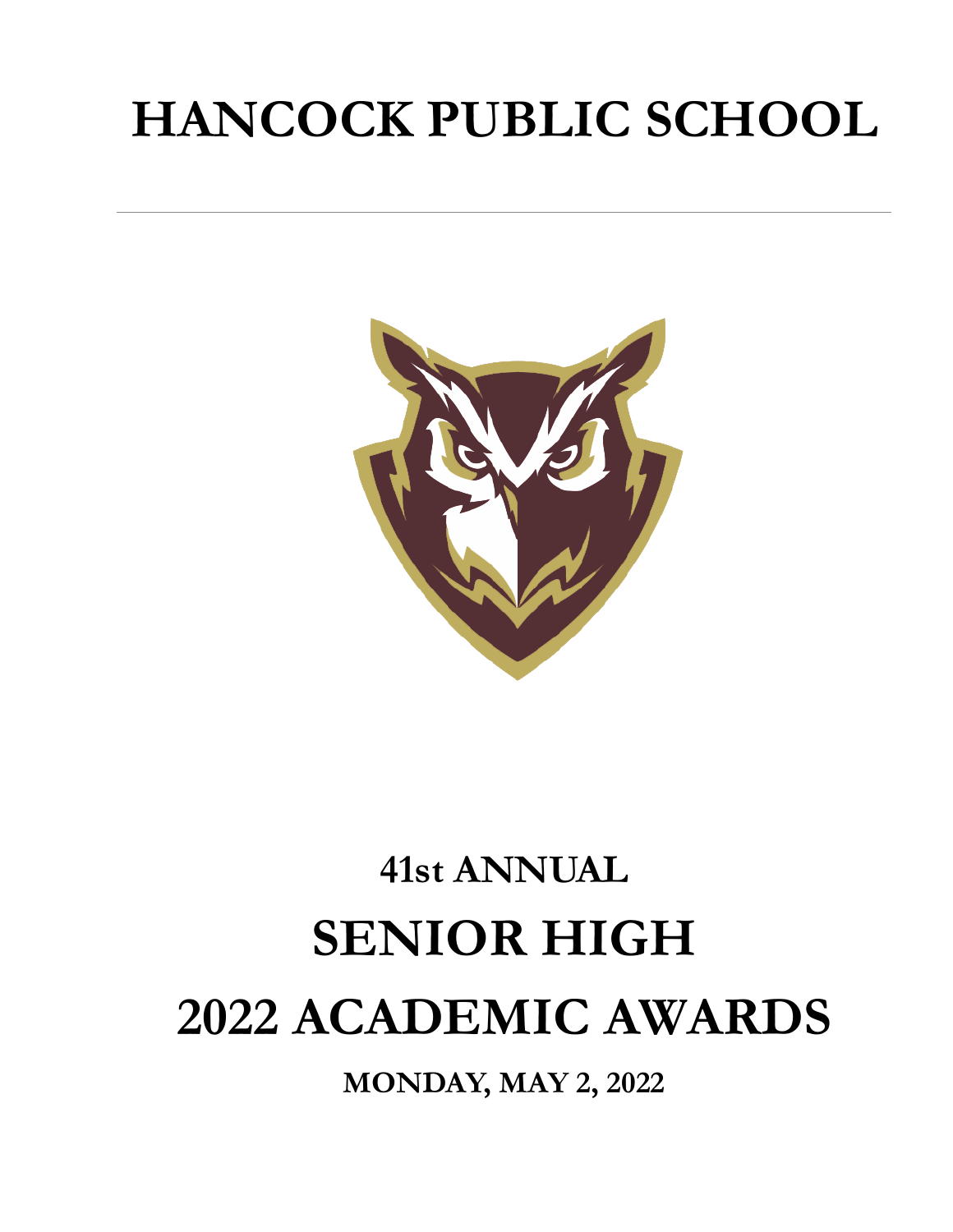# **Awards**

**Ag** Mr. Anderson & Mr. Steiner

#### **Intro to AFNR 9 Outstanding Student**

Troy Messner Gracie Nohl

#### **Ag Technology Outstanding Student**

Noah Luthi Julia Wulf

#### **Biotech Science Outstanding Student**

Davin Rose Remington Schaefer

#### **CIS Introduction to Agronomy 12**

Zachary Koehl Logan Metzger

#### **Outstanding Woodworker**

Paxton Rohloff Dain Schroeder

#### **Manufacturing Technologies Outstanding Student**

Clint Sundheim

#### **Introduction to Ag Mechanics 12**

Zachary Koehl Clint Sundheim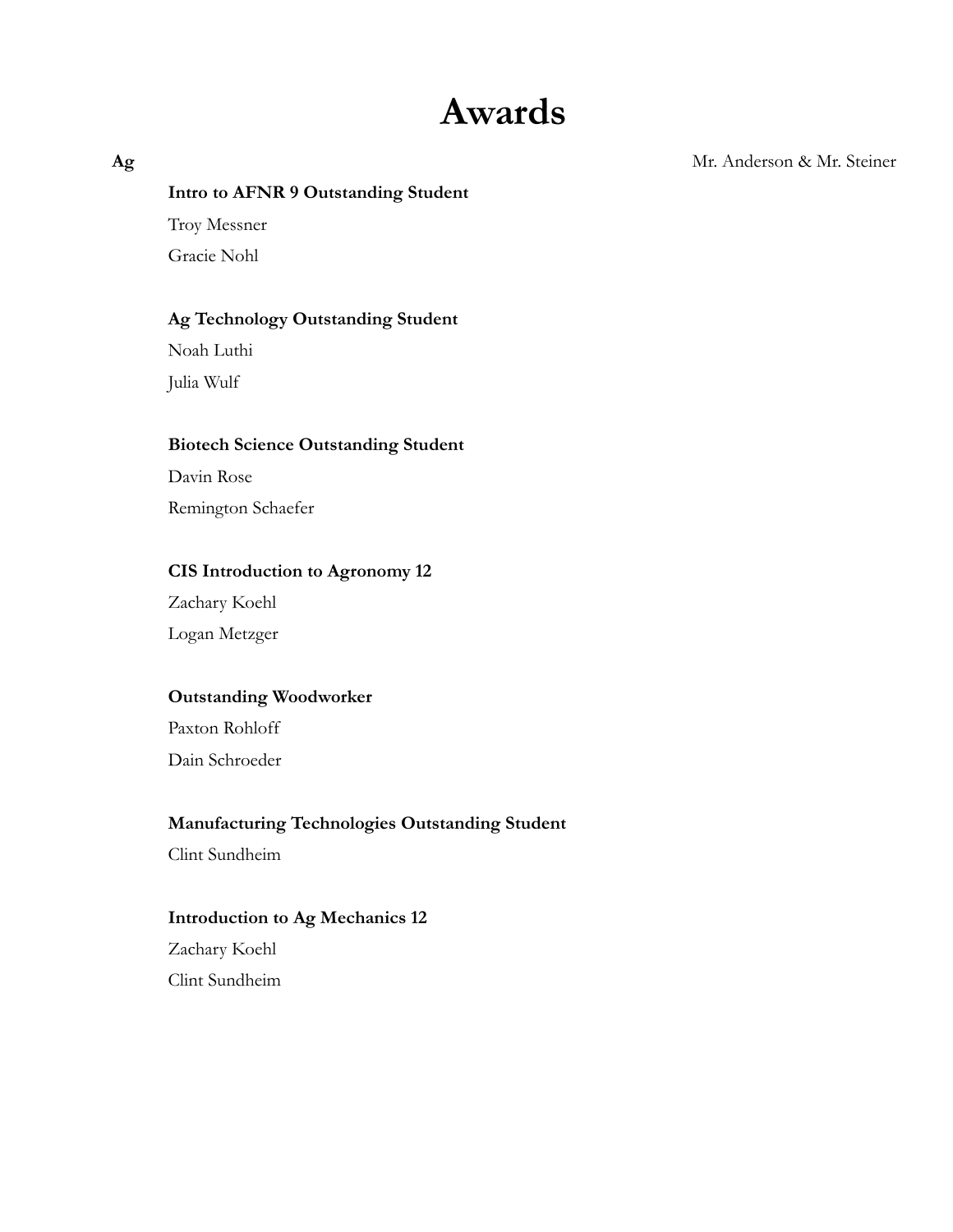#### **Woods, Water & Wildlife Outstanding Student**

Weston Nohl Logan Metzger Clark Koehl **CIS Introduction to Animal Science Outstanding Student** Jordan Hausmann

Cora Millette Tori Pahl

#### **Ag 10 Outstanding Student**

Matthew Aslagson Eva Schaefer

#### **General Construction and Maintenance Outstanding Student**

Paxton Rohloff Remington Schaefer Dain Schroeder

#### **Welding Outstanding Student (2 semesters)**

Clark Koehl Cody Anderson

Sean Wilson Dallas Walton

#### **Food Chemistry Outstanding Students**

Taylor Brandt Davis Rose

#### **Industry Trades & Manufacturing Outstanding Student**

Taylor Brandt Remington Schaefer

#### **Plasma Table Creations Outstanding Student**

Sean Wilson Jeremy Wulf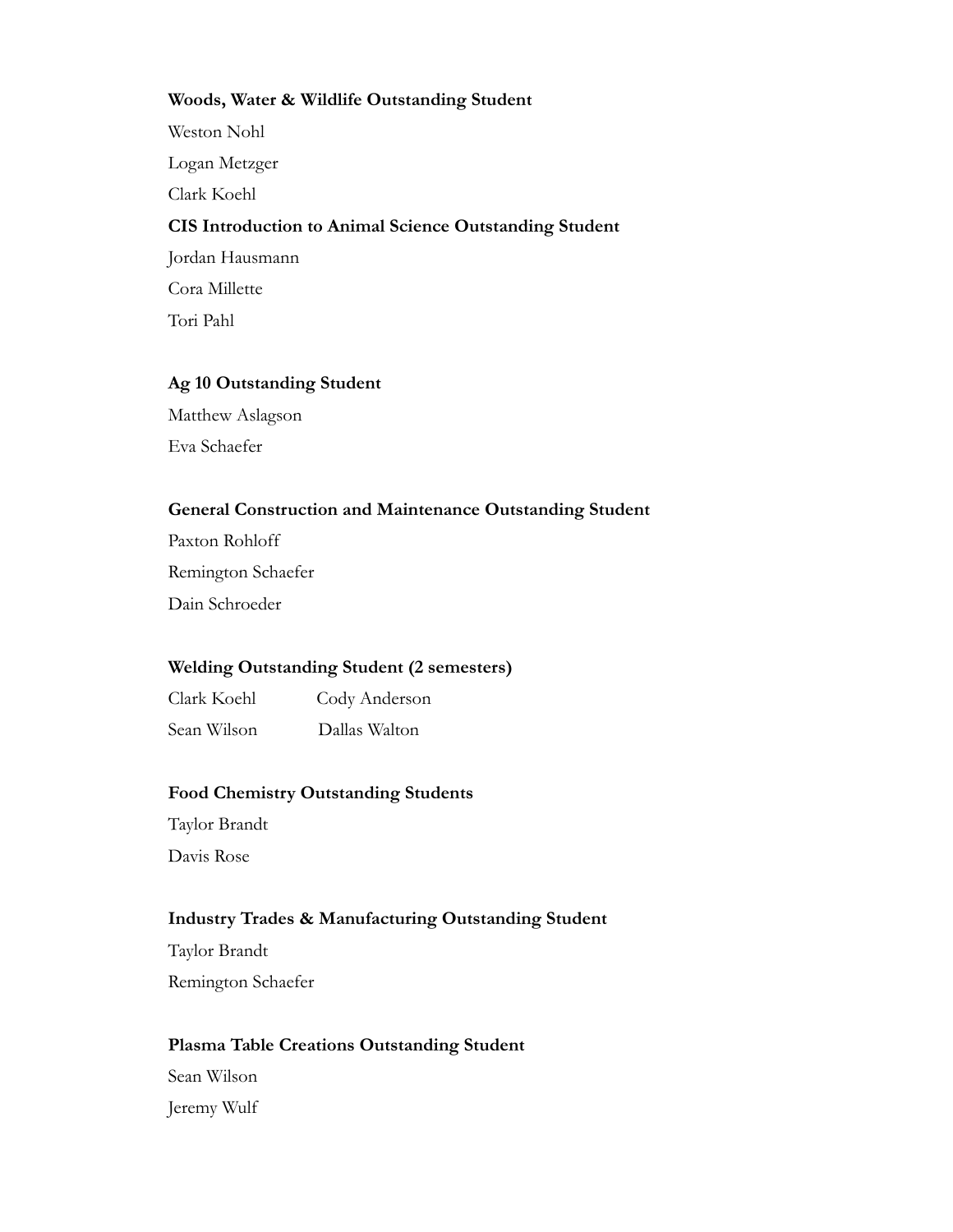**Art……………………………………………………………………………………..**Mrs. Burnett

#### **Art 9 Hidden Talent Award**

Anthony Henrickson

#### **Art 9 Artistic Achievement Award**

Megan Emmert

#### **Art 10/11 Master of the Masters**

Noah Luthi Marlene Chavira Carissa Timmerman

#### **Media Arts Yearbook Master Award**

Brielle Koehl

#### **Media Arts Digital Designer Award**

Autumn Hubbard Titus Bjerketvedt

#### **Studio Arts Hidden Talent Award**

Natasha Schlief Luke Joos

#### **Studio Arts Artistic Achievement Award**

Sophia Schommer Kennedi Swagel

#### **Studio Arts All In Award**

Brielle Koehl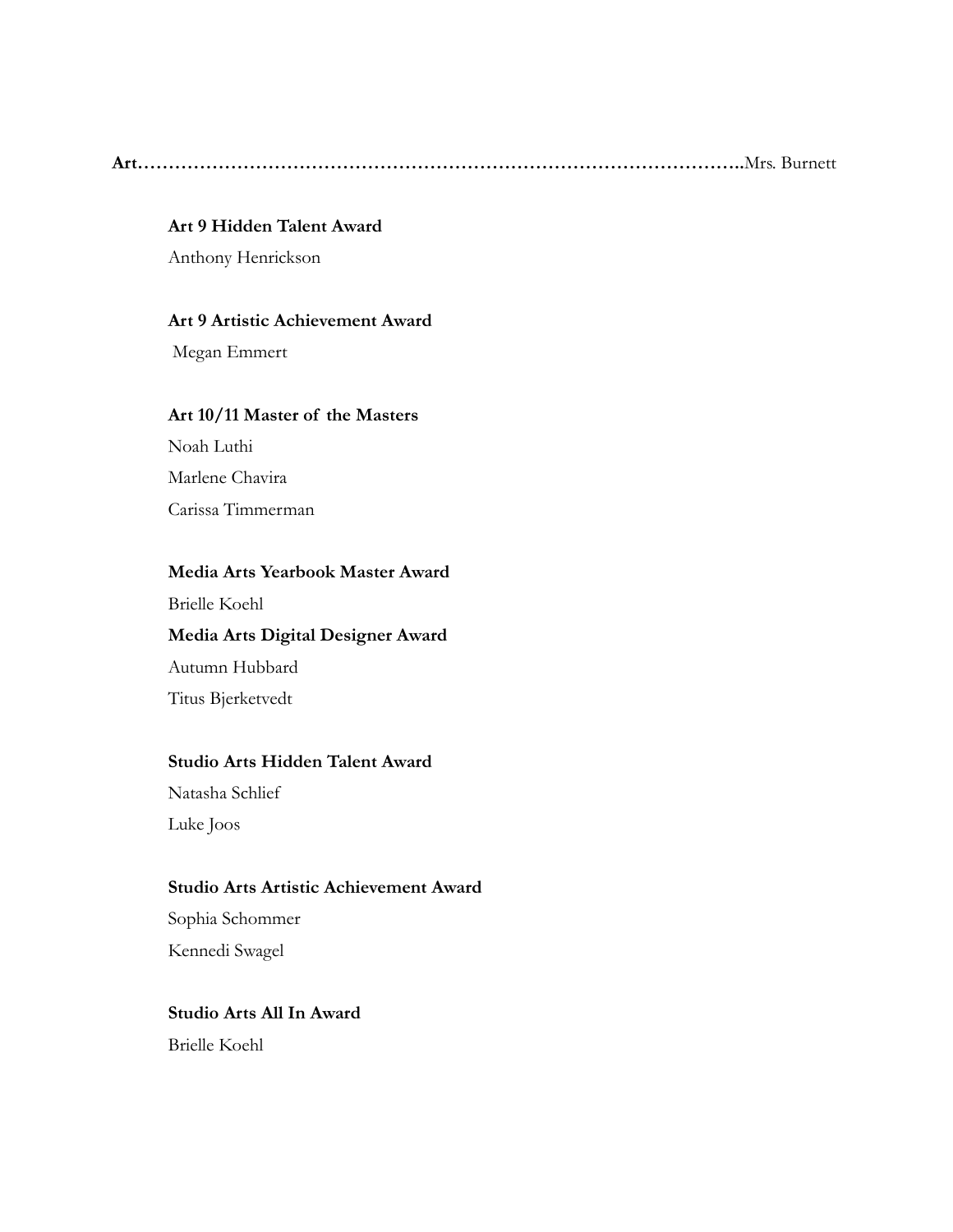**Band……………………………………………………………………………………..**.Mr. Peterson

**The OWLS: Recognition of band students who have goneabove and beyond the requirements of being in an instrumental ensemble.**

Organization - Alexis Wilson Wisdom - Dain Schroeder Leadership - Zachary Koehl Support - Brayden DeSmith

**John Philip Sousa Band Award: Highest honor a band student can receive. Recognizes superior musicianship and outstanding dedication.** Cora Millette

**Business Education……………………………………………..…………………….**Mrs. Dougherty

**Accounting I Outstanding Achievement Award** Matthew Aslagson Brayden Kisgen

Dulce Rodriguez

#### **CIS Spreadsheet Applications Outstanding Achievement Award**

Jackson Koehl

#### **CIS Introduction to Computers Outstanding Achievement Award**

Gabi Joos

#### **CIS Personal Finance Outstanding Achievement Award**

Tori Pahl

## **Stock Market Award**

Zachary Koehl

#### **CIS Business Law Outstanding Achievement Award**

Rylee Erickson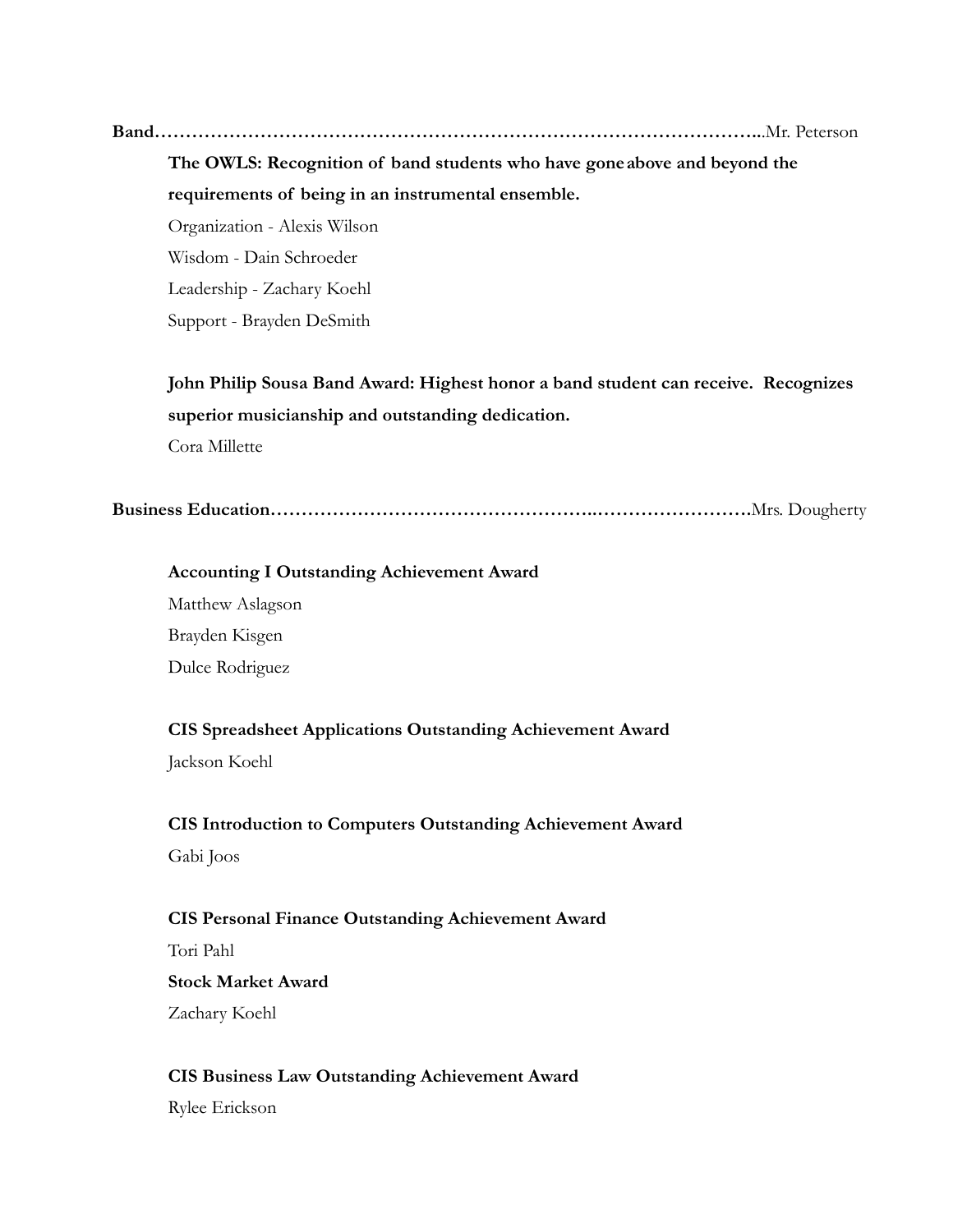|--|--|

### **Most Improved Singer Award: Recognizes dedication to one's self- development as a vocalist** Emily Schulz

**The Extra Mile Award: Recognizes choir students who always go above and beyond the requirements of being in a vocal ensemble**

Marlene Chavira Blake Koehl

Alexis Benson

**National School Choral Award: Highest honor a choral student can receive. Recognizes dedication and high musical achievement.**

Cora Millette Zach Carter

**English………………………….……………………...………….……………………….**Ms. Schmidt

**Excellent Academic Success and English Classroom Etiquette Award**

**9th Grade:** Seth Feuchtenberger & Nevaeh Birr **10th Grade:** Aidan Hacker & Natasha Schlief **11/12th Grade:** Zachary Koehl & Brielle Koehl

**English Classroom Positive Attitude Award**

**9th Grade:** Carter Hanson & Mattia Nelson **10th Grade:** Krista Duncan & Kallista Banister **11/12th Grade**: Dallas Walton

**English Classroom Classmate Award 9th Grade:** Sebastian Salas **10th Grade:** Autumn Hubbard & Isabel Rose **11/12th Grade**: Clint Sundheim & Brandi Messner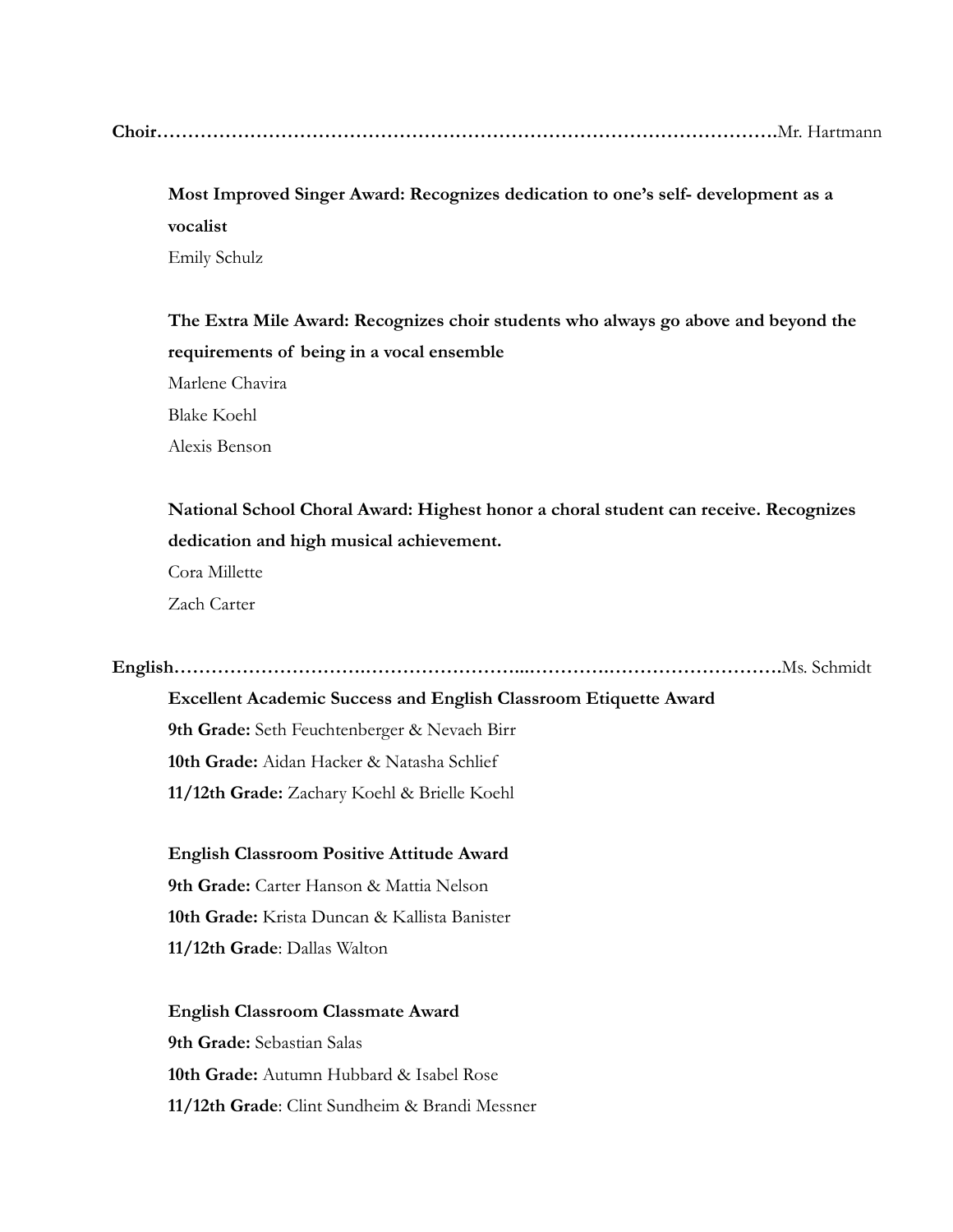**Fall Play……………………………………………………….…………………………….**Ms. Schmidt **Actors:** Serena Schaefer, Cody Moon, Reese Bailey, Gage Schmidgall, Maggie Schmidgall, Echo Schaefer **Crew**: Nevaeh Birr

**One Act Competition Play…………………………………………………………...…….**Ms. Schmidt **Actors:** Serena Schaefer, Cody Moon, Reese Bailey, Gage Schmidgall, Maggie Schmidgall **Star Performance** as voted on by Morris, KMS, and Chokio-Alberta Directors: Cody Moon

**College English……………………………………………………..…………………..**Mrs. Schmidgall

\*\*MVP Award based on highest grade point average in multiple College English classes

#### **English MVP Award**

Alexa Meierding Carlee Hanson

#### **Composition I Excellence Award**

Jordan Hausmann Tori Pahl

#### **Composition I Creative Writing Award**

Matt Thompson Toby Messner

#### **Social Media Communication Excellence Award**

Sean Wilson Blake Koehl

#### **Social Media Future Bloggers Award**

Remington Schaefer Gabi Joos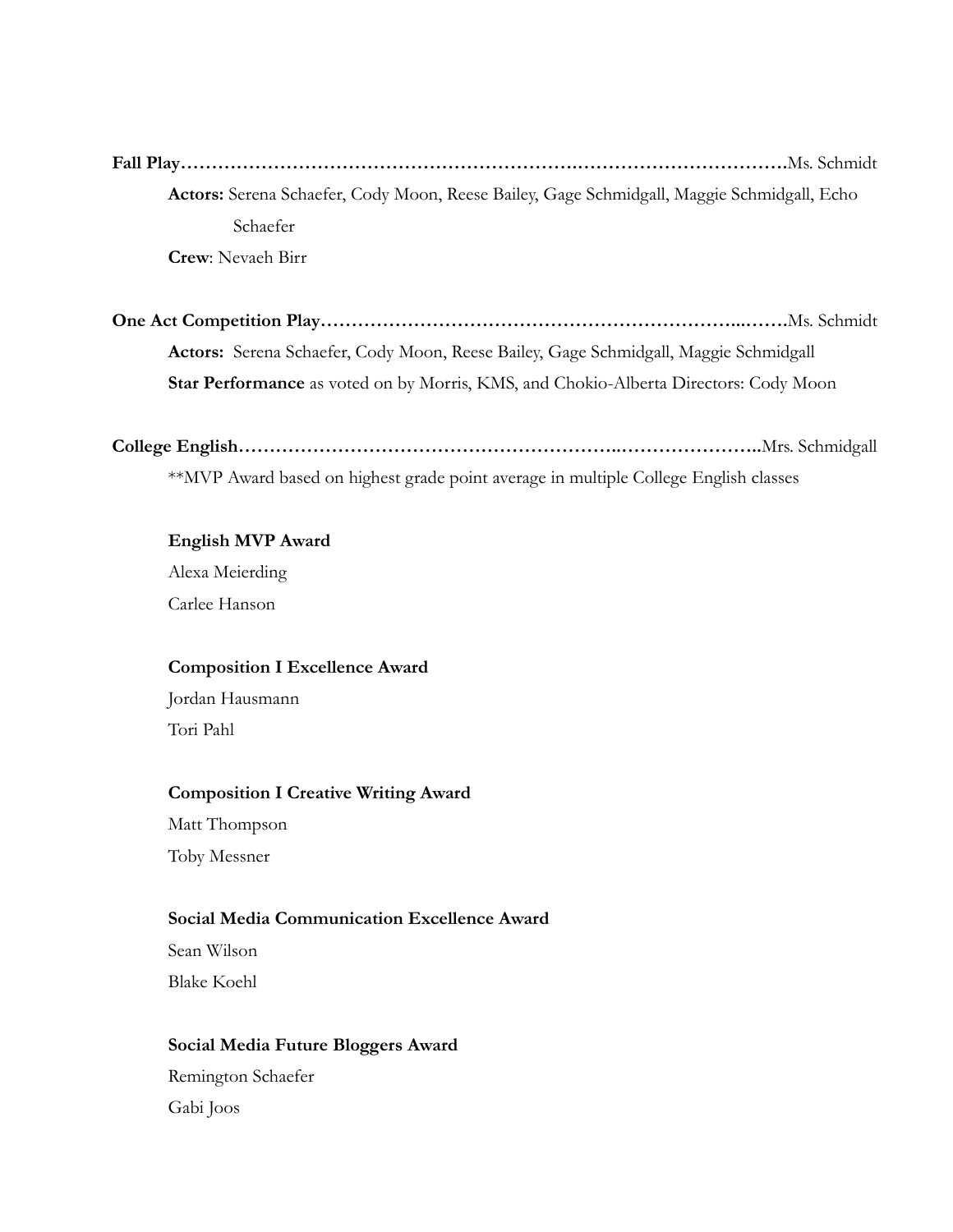#### **American Literature Excellence Award**

Rylee Erickson

Cora Millette

#### **American Literature Poet Laureate Award**

Sophia Schommer Luke Joos

#### **9th Grade English Excellence Award**

Presten Banister Kaylee Wink

#### **10th Grade Advanced English Excellence Award**

Noah Luthi Krista Duncan

#### **Composition II Excellence Award**

Rylee Hanson Tori Pahl

#### **Interpersonal Communication Excellence Award**

Blake Koehl Davin Rose

#### **Introduction to World Literature Excellence Award**

Sophia Schommer Rylee Erickson

#### **Introduction to Public Speaking Excellence Award**

Eva Schaefer Marlene Chavira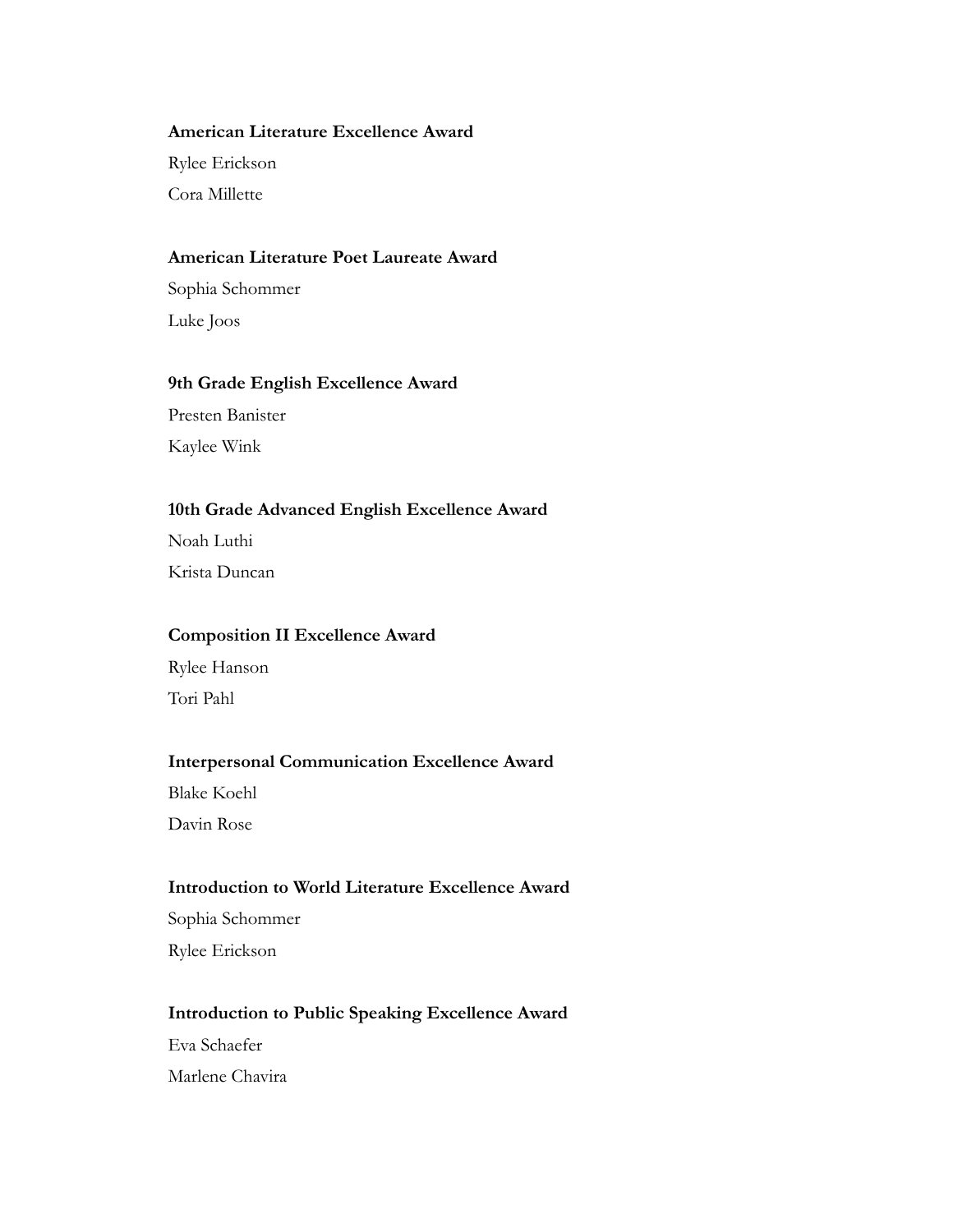#### **Mathematics………………………………………………………….………..……**Mrs. Gorghuber

## **9th Grade Excellence Award** Karleigh Rohloff Kaylee Wink **10th Grade Excellence Award** Kendra Koehl Noah Luthi

|--|

Alexis Benson Sebastian Felix Carlee Hanson Rylee Hanson Cora Millette Tori Pahl Serena Schaefer Blake Koehl Jackson Koehl Paxton Rohloff Davin Rose Noah Luthi Gage Schmidgall Kaitlyn Staples Sydney Zeltwanger Lexi Joos Karleigh Rohloff Kaitlyn Rohloff Brooke VerSteeg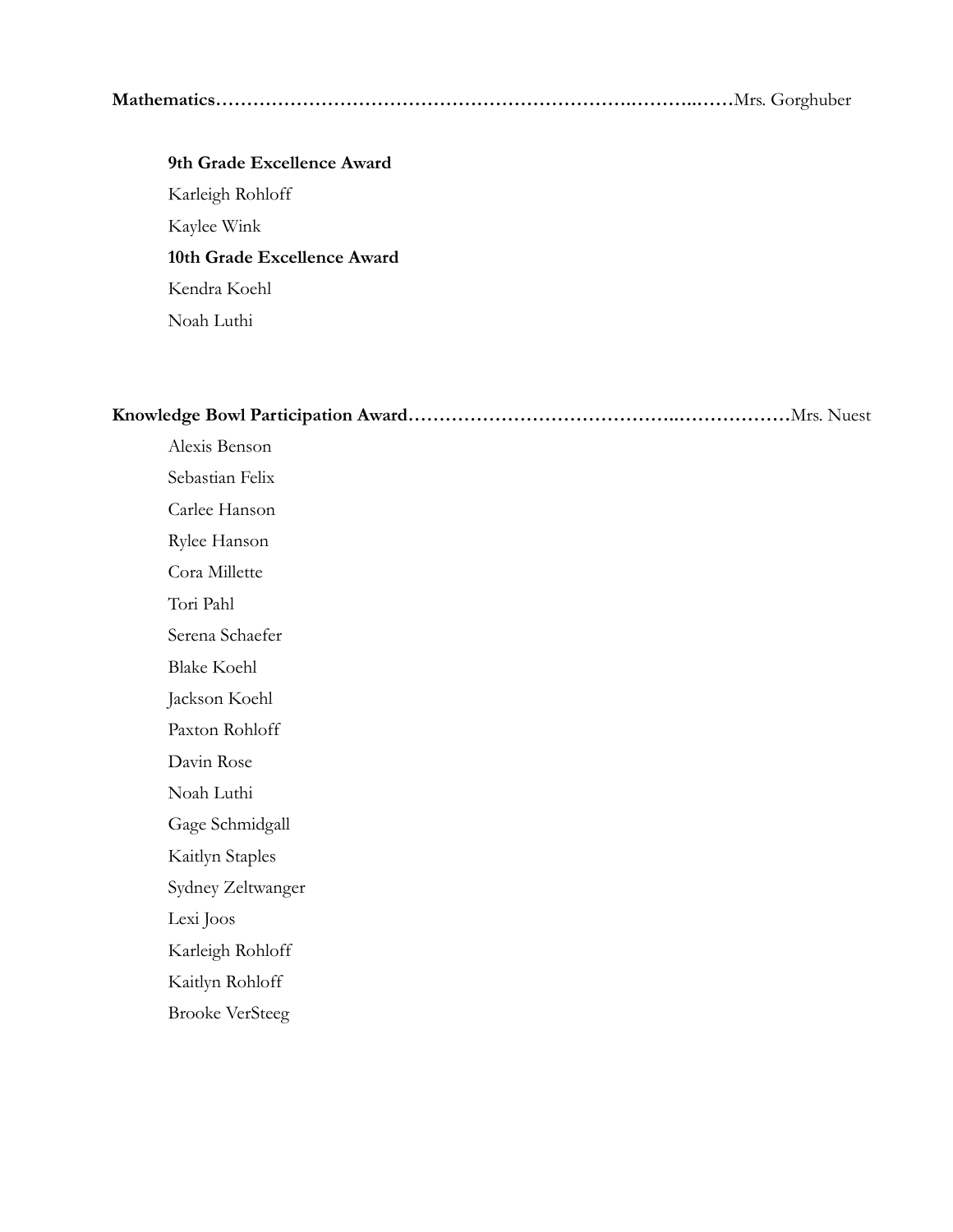**Mathematics……………………………….………….………………**Mr. Christianson and Mrs. Nuest

#### **College Algebra Students of the Year**

Jared Koehl

Sean Wilson

#### **College Stats Students of the Year**

Blake Koehl Remington Schaefer

#### **12 Grade Excellence Math Award**

Amanda Wevley Isaiah Flaten

#### **College Pre-Calc**

Sebastian Felix

David Milander

Rylee Hanson

Davin Rose

#### **Physical Education and Health………………………………..……………………**Mrs. Lesmeister

#### **Health Excellence Award**

Kaylee Wink

Karleigh Rohloff

#### **10th Grade PE Hardest Worker**

Austin Goldenstein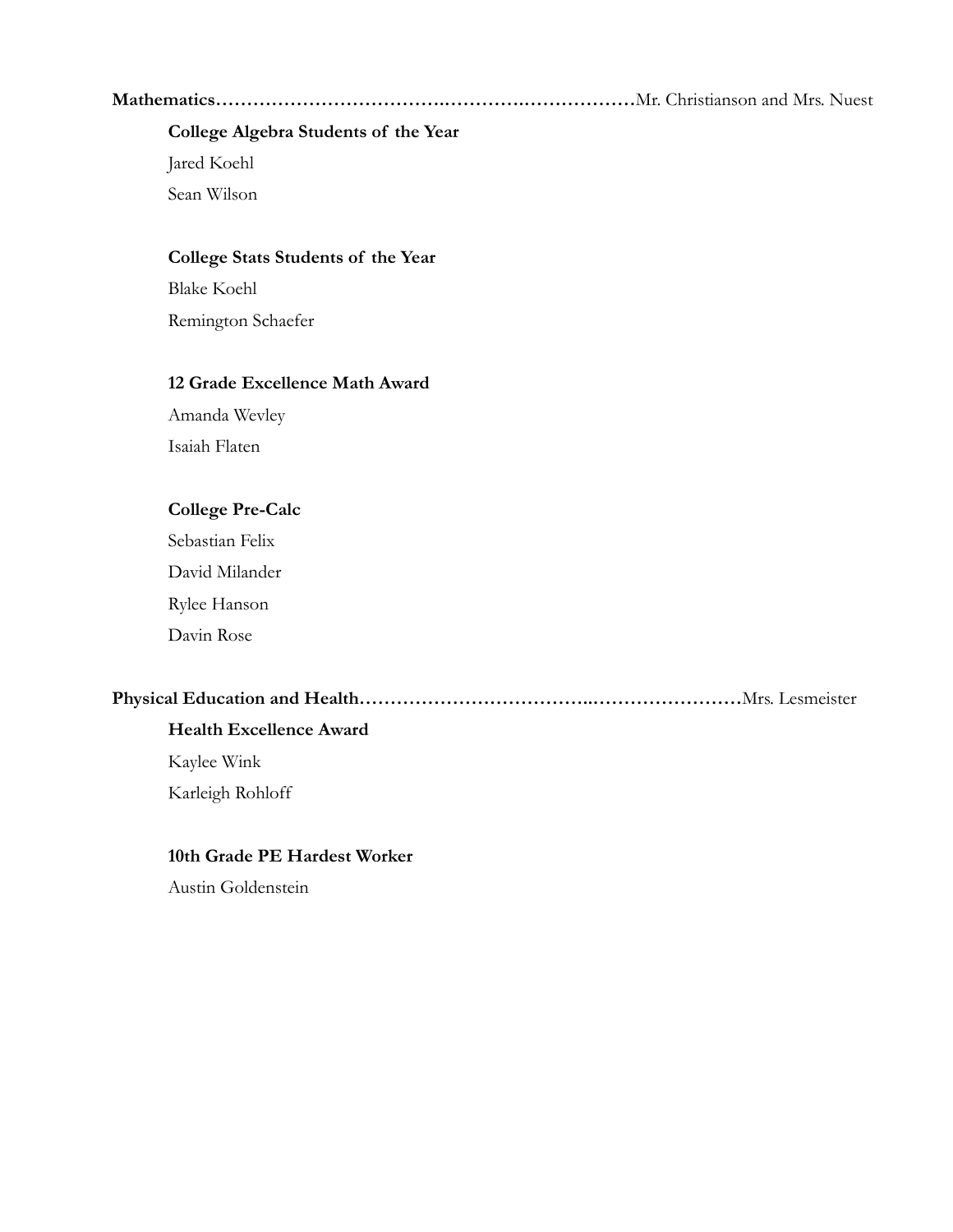**Science…………………………………………………..……………….…………………..**Mr. Wymer

#### **9th Grade Physical Chemistry Excellence Award**

Kaylee Wink

#### **Biology Excellence Award**

Noah Luthi

#### **Chemistry Excellence Award**

Carlee Hanson

#### **Most Improved Science Student**

Jared Henrickson

#### **Lab Rat Award**

Davin Rose

| <b>Forensic Science Excellence Award</b> |
|------------------------------------------|
| Dallas Walton                            |

**Social Studies……………………………………………………….…………..**Mr. Snyder and Mr. Cozatt

#### **Civics 9 (Hour 3) Highest Achievement Award**

Karleigh Rohloff

Preston Banister

#### **Civics 9 (Hour 3) Hardest Worker Award**

Courtni Payne Alexis Wilson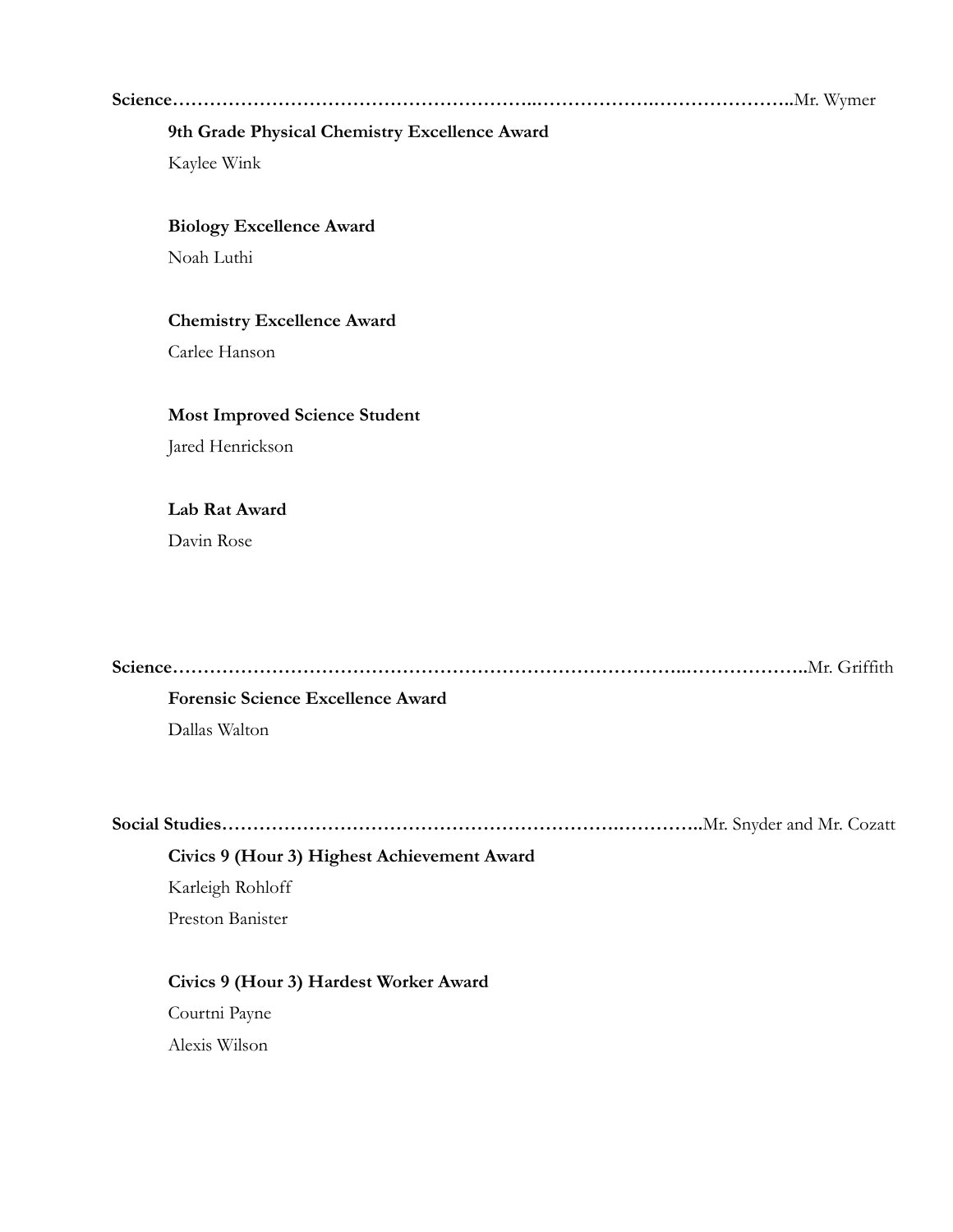#### **Civics 9 (Hour 6) Highest Achievement Award**

Kaylee Wink Brady Cronen

#### **Civics 9 (Hour 6) Hardest Worker Award**

Brooke Versteeg Diego Serna Vasquez

#### **World History 11 Highest Achievement Award**

Remington Schafer Blake Koehl

#### **World History 11 Excellence Award**

Clark Koehl Jared Koehl Brandi Messner Dain Schroeder

#### **U.S. History 10 Highest Achievement Award**

Noah Luthi Eva Schaefer Eli Rinkenberger Aidan Hacker

#### **U.S. History 10 Excellence Award**

Gage Schmidgall Kendra Koehl Hudson VerSteeg Kallista Banister

#### **American Government 12 Highest Achievement Award**

Tori Pahl Zachary Koehl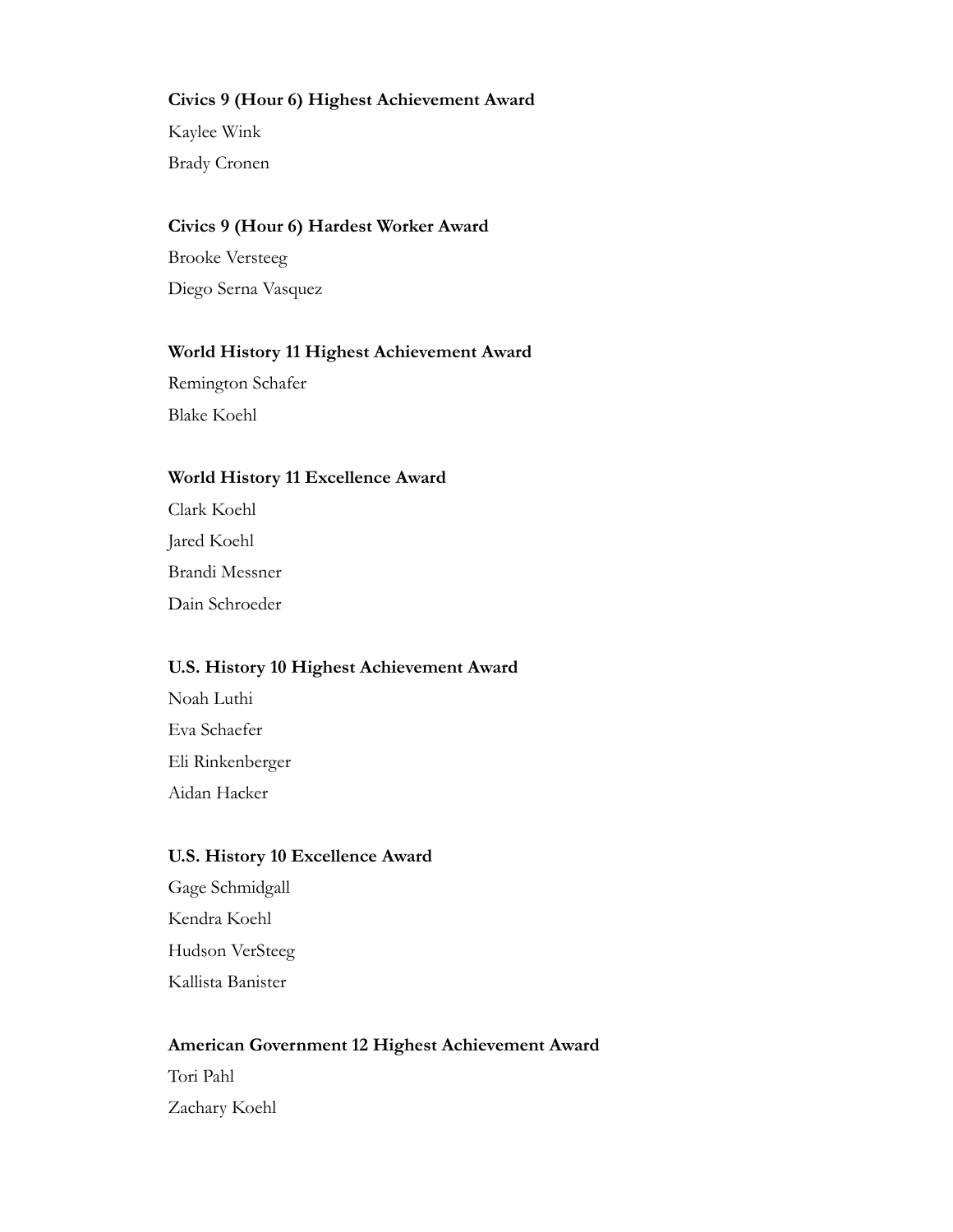#### **American Government 12 Excellence Award**

Brielle Koehl Jordan Hausmann

#### **Economics 12 Highest Achievement Award**

Carlee Hanson Sebastian Felix

#### **Economics 12 Excellence Award**

Rylee Hanson Matt Thompson

**Spanish…………………………………………………………………………….**Mrs. Schmidgall

### **Spanish I El Premio de Súper Genio "Super Genius" Award** Raven Schmidgall

#### **Spanish I Mejor Esfuerzo "Best Effort" Award**

Brady Cronen

### **Spanish II Excelencia Académica "Academic Excellence" Award** Kaylee Wink

#### **Spanish II Buen Trabajador "Hardest Worker" Award** [Kallista Banister](mailto:kallista.banister@hancockisd768.org)

#### **Spanish II La Persona Quien Mejoró Más "Most Improved" Award** Isabel Rose

#### **Spanish II Excepcional "Exceptionality" Award** Kendra Koehl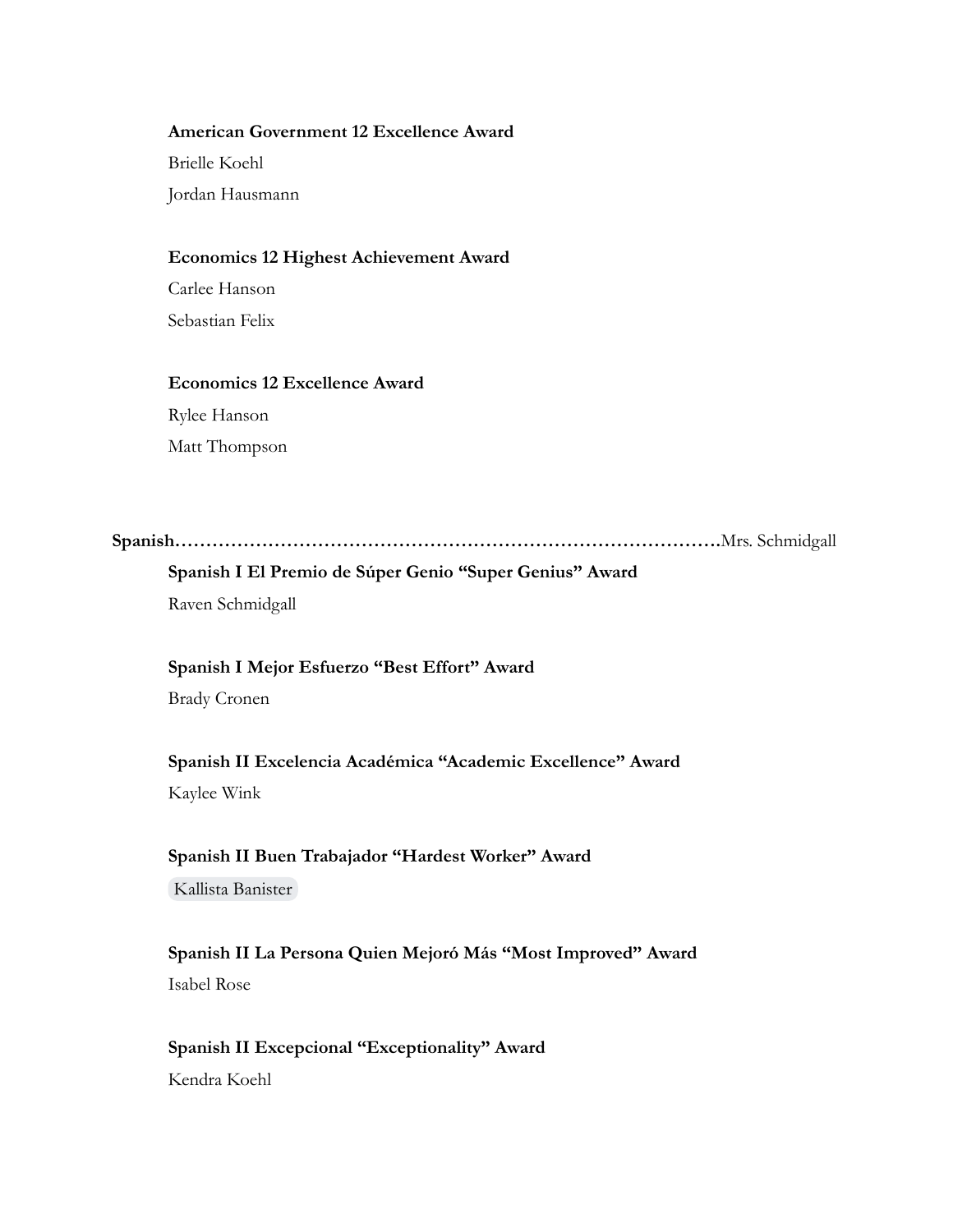### **Speech…………………………………………………………………………………….....**Mr. Hartmann

#### **Team Members**

Cody Moon, Gage Schmidgall, Raelyn Thompson

#### **Future Teachers of America**

| Taylor Booth        | Zachary Koehl      |
|---------------------|--------------------|
| Clint Sundheim      | Cody Moon          |
| Gabi Joos           | <b>Blake Koehl</b> |
| Charles Koehl       | Alexis Maus        |
| Brandi Messner      | DeLaynie Naig      |
| Paxton Rohloff      | Davin Rose         |
| Carissa Timmerman   | Alex Villela       |
| Cassandra Villela   | Cody Anderson      |
| Alexis Benson       | Taylor Brandt      |
| Bryn Brown          | Zach Carter        |
| Brayden DeSmith     | JuliAna Dodds      |
| Rylee Erickson      | Sebastian Felix    |
| Jed Feuchtenberger  | Carlee Hanson      |
| Rylee Hanson        | Luke Joos          |
| Alexa Meierding     | Toby Messner       |
| David Milander      | Cora Millette      |
| Tori Pahl           | Serena Schaefer    |
| <b>Emily Schulz</b> | Matt Thompson      |
| Dallas Walton       | Megan Wulf         |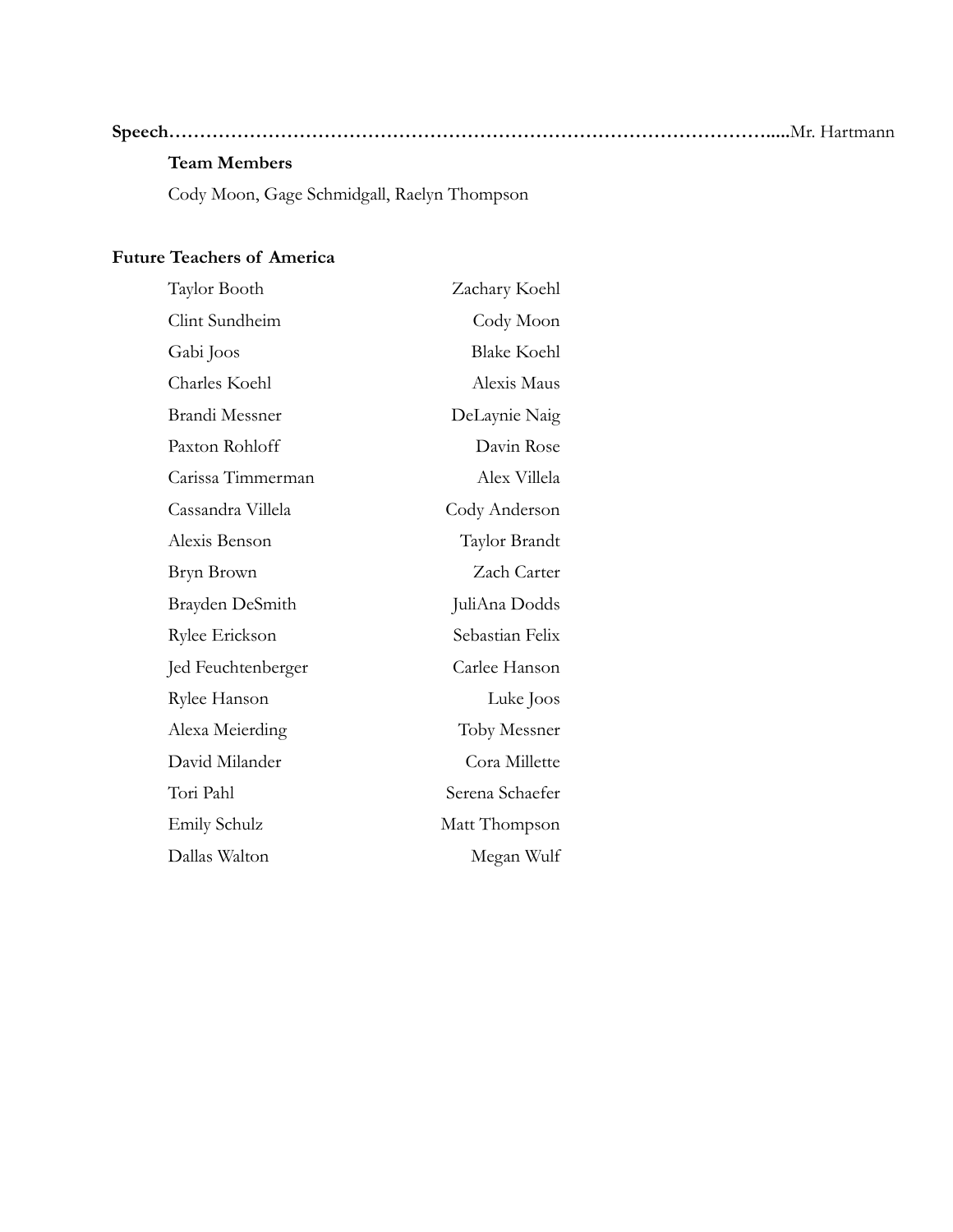#### **Graduation Honor Students**

Alexis Benson, Taylor Brandt, Bryn Brown, Zach Carter, Rylee Erickson, Sebastian Felix, Jed Feuchtenberger, Carlee Hanson, Rylee Hanson, Jordan Hausmann, Luke Joos, Brielle Koehl, Zachary Koehl, Alexa Meierding, David Milander, Cora Millette, Tori Pahl, Sophia Schommer, Clint Sundheim, Matt Thompson, Megan Wulf

#### **Red Cross Students**

Rylee Erickson, Carlee Hanson, Rylee Hanson, Cora Millette, Tori Pahl

**Scholarships and Awards AMP America Taylor Brandt \$1,000 Agralite \$1,000 - Rylee Erickson Benn Scholarship - \$250 - Bryn Brown Bremer Bank Scholarship - \$250 -Taylor Brandt Riverview Agvocate- \$2,000 Taylor Brandt, Rylee Erickson, Zachary Carter, Serena Schaefer Riverview General - \$1,000 Taylor Brandt Carole Johnson Scholarship - \$300 - Alexa Meierding Chris VerSteeg Memorial Scholarship \$150 -Alexis Benson Concordia Excellence \$12,000 per year and Cobber Award \$250 per semester- (\$50,000 over 4 years) Rylee Hanson Spencer Yohe scholarships \$150 - Bryn Brown and Dallas Walton Community Development Scholarship \$500 - Tori Pahl and Sebastian Felix Hancock Commercial Club \$250 - Sophia Schommer Dorothy and Dean Zeltwanger Scholarship - \$1,000 - Carlee Hanson FFA [Taylor Brandt-](mailto:taylor.brandt@hancockisd768.org) \$750, Rylee Erickson - \$750, Zachary Koehl - \$400 FFA National Scholarship- \$1,500 Rylee Erickson 4 th Grade Quilt - \$300 - Zachary Carter and Dallas Walton Hancock Concrete Scholarships - \$500 - Zachary Koehl and Rylee Erickson Hancock Education Association Scholarship - \$250 - Alexis Benson and Cody Anderson Hancock Foundation Scholarships - \$500 - Matt Thompson and Zachary Carter**